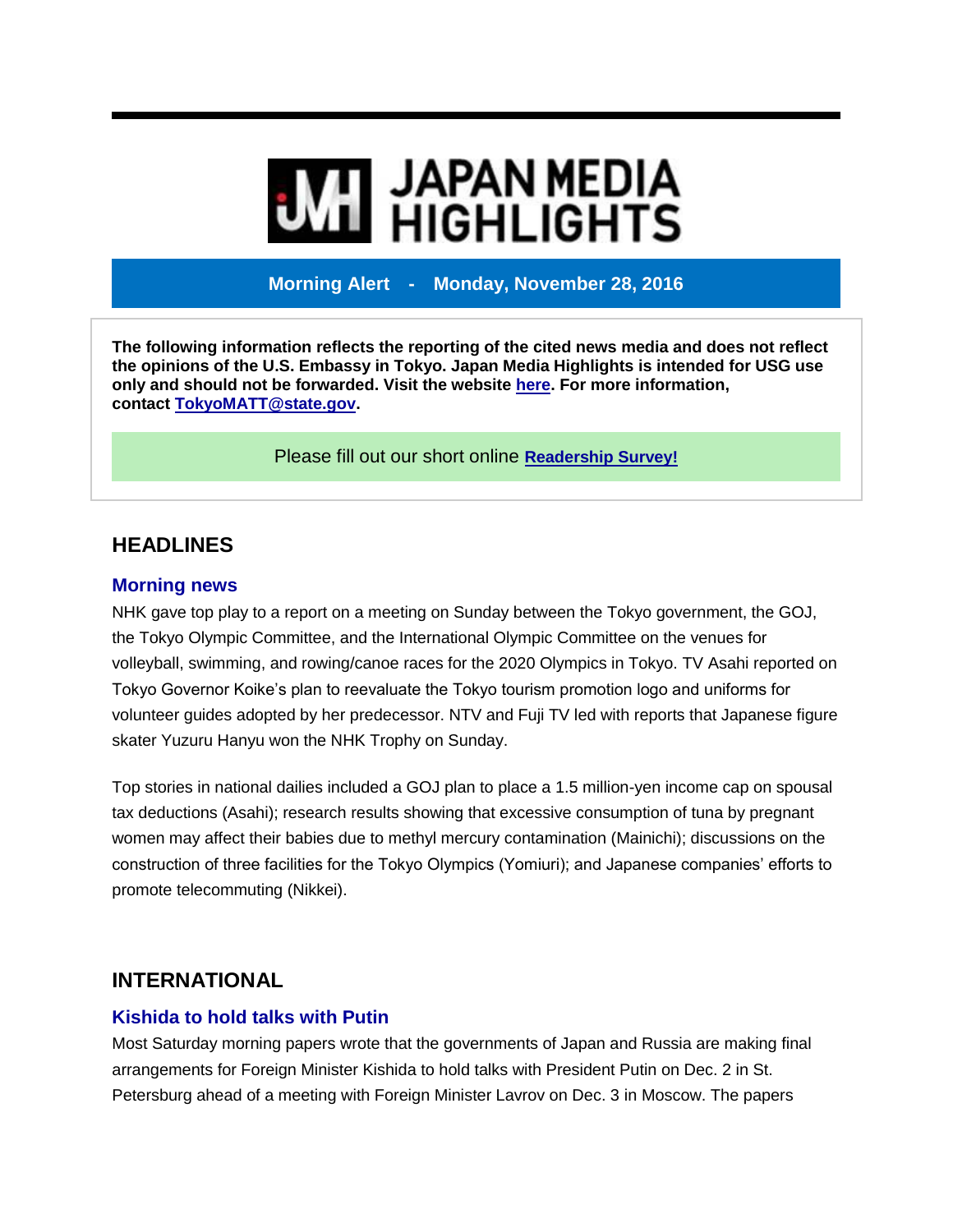speculated that Kishida will hold in-depth discussions with Putin on a peace treaty and economic cooperation ahead of the Russian leader's talks with Prime Minister Abe on Dec. 15.

## **Russia deploys missiles on Northern Territories**

All Wednesday papers reported that the Russian military has deployed two types of surface-to-ship missiles on the islands of Kunashiri and Etorofu off Hokkaido, noting that Moscow apparently intends to move forward with the militarization of the Northern Territories irrespective of rapprochement with Japan and the election of Trump. The papers said the move may be based on the judgment that the disputed islands are a critical platform for territorial defense in the Asia-Pacific.

In a related development, Saturday morning's Asahi and Tokyo Shimbun wrote that Defense Minister Inada commented during a Lower House Security Committee meeting on Friday on Russia's deployment of missiles in the Northern Territories by saying that in theory Abashiri and other areas in northeastern Hokkaido fall within the range of the missiles. Inada also said the deployment is probably intended to support activities in waters from the Russian Far East to Hokkaido by the Russian Pacific Fleet, including nuclear-powered submarines in the Sea of Okhotsk.

## **Japan, Russia to enhance coordination against China's advancement into Arctic Ocean**

Thursday's Sankei wrote that Japan and Russia are set to step up their security coordination to counter China's moves to dispatch its warships into the Arctic Ocean via the Sea of Okhotsk, noting that the MSDF and Russian Navy are likely to conduct search and rescue training in January for the first time in over two years. Prime Minister Abe and President Putin are expected to discuss this topic when they meet in Japan next month.

#### **Japan, ROK conclude defense information accord**

All Thursday papers reported that Japan and South Korea signed a bilateral general security of military information agreement (GSOMIA) in Seoul on Wednesday, quoting Foreign Minister Kishida as saying: "This is very significant because it is expected to allow the two countries to exchange security information more smoothly and swiftly." According to Yomiuri, a GOJ source welcomed the pact by saying: "The accord has completed the establishment of a triangular relationship in which the U.S., Japan, and South Korea can share military intelligence." The U.S. is pleased with the agreement because it will expand bilateral missile defense cooperation between Tokyo and Washington to include Seoul.

Under the accord, the scope of intelligence to be shared between Tokyo and Seoul will be expanded greatly, including human intelligence on the DPRK collected by South Korean operatives. South Korea expects to receive Japanese intelligence on DPRK submarines collected by spy satellites. Although Japan is hoping to obtain information to support operations for noncombatant evacuation and logistical support for the U.S. military in the event of a contingency on the Korean Peninsula, an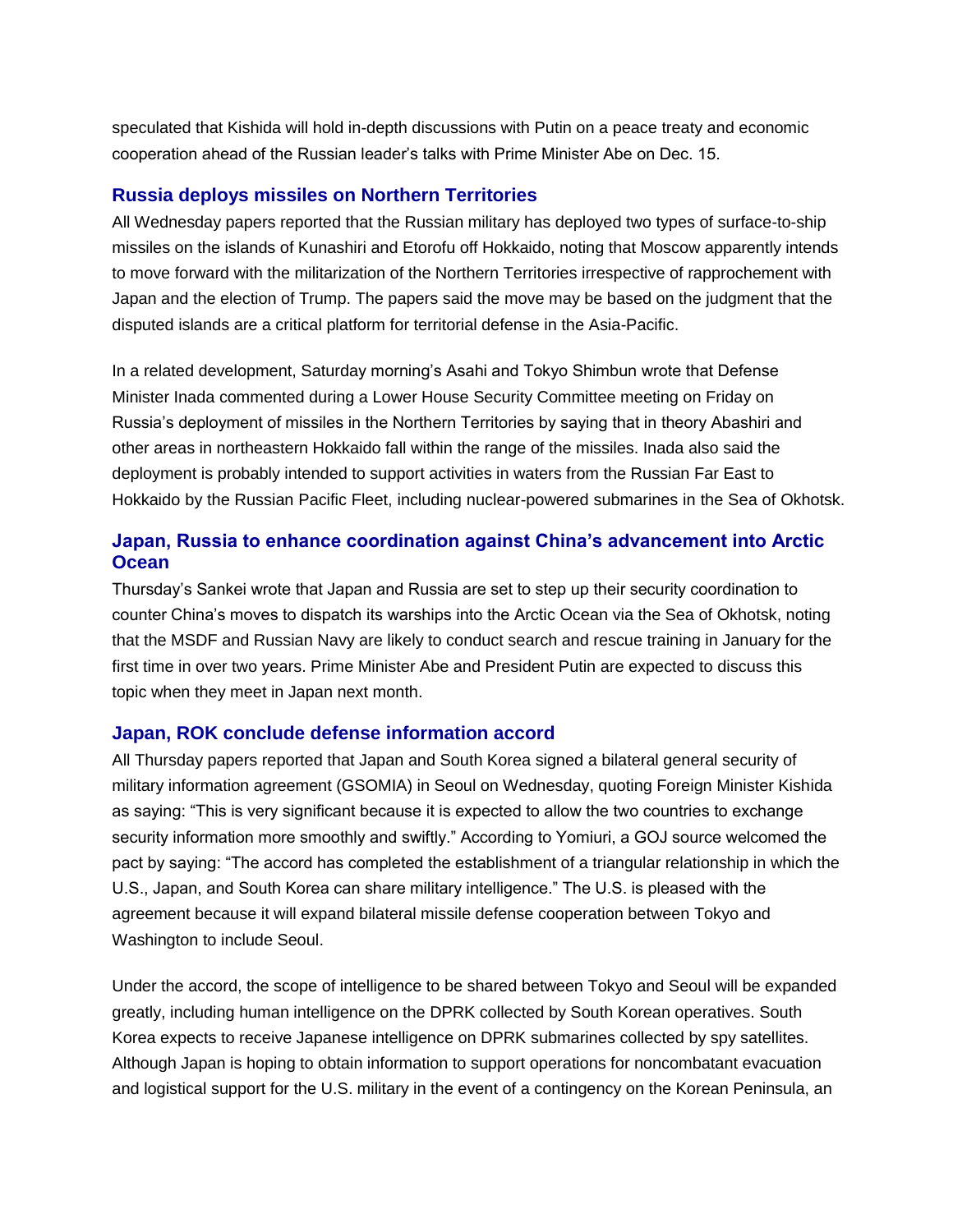SDF official projected that South Korea will only provide Japan with intelligence on North Korea because the two countries "have different views toward China and Russia."

## **Vietnam cancels construction of nuclear plant by Japan, Russia**

Most Wednesday papers reported on the Vietnamese parliament's decision on Tuesday to cancel the planned construction by Japan and Russia of a nuclear plant in southeastern Vietnam due to cost issues, noting that this is a major setback for the Abe administration's policy of exporting nuclear energy technology as part of Abenomics. Hanoi reportedly decided to cancel the plan because a safety review that was conducted in response to the Fukushima nuclear accident showed that the construction may cost twice as much as the original estimate.

## **Japan, China discuss communication mechanism for preventing incidents**

Most Saturday morning papers wrote that defense officials from Japan and China held talks at the Defense Ministry on Friday on the implementation of a communication mechanism for preventing incidents at sea and in the air, noting that it was the first meeting on the topic in 17 months. The two nations agreed to continue discussions on the matter and plan to hold the next session in Beijing.

#### **Japan, China agree to expand cooperation on environmental conservation**

Most Sunday papers wrote that Economic Minister Seko and Chairman Xu Xiaoshi of China's National Development and Reform Commission agreed in Beijing on Saturday to expand cooperation between Japan and China on environmental and energy conservation, including human resources development in the sector. During a public-private forum, companies of the two countries signed a total of 28 agreements on new projects. Yomiuri wrote that China is hoping to utilize Japan's advanced environmental protection technology in order to address its serious air and water pollution, while Japan is seeking business opportunities in cooperation with China.

#### **Japan scrambles fighters after Chinese military planes fly over strait in Okinawa**

Sunday's Sankei wrote that Japan scrambled fighter jets on Saturday after six Chinese military planes flew over the Miyako Strait between the main island of Okinawa and Miyako Island. The Chinese aircraft did not intrude into Japan's territorial airspace. Japan has been carefully monitoring Chinese activities in the region because a similar incident occurred in September.

#### **UNSC plans to limit North Korea's coal exports in new sanctions resolution**

Most Sunday papers wrote that the UN Security Council will begin discussing as early as Nov. 28 a new sanctions resolution on North Korea that will include a cap on North Korea's coal exports. The papers wrote that the new resolution is intended to close loopholes in the previous sanctions, and the U.S. and China have largely agreed on the draft. The council will discuss the details of the draft resolution and try to reach an agreement within a week.

#### **Blank North Korean passports seized at Haneda**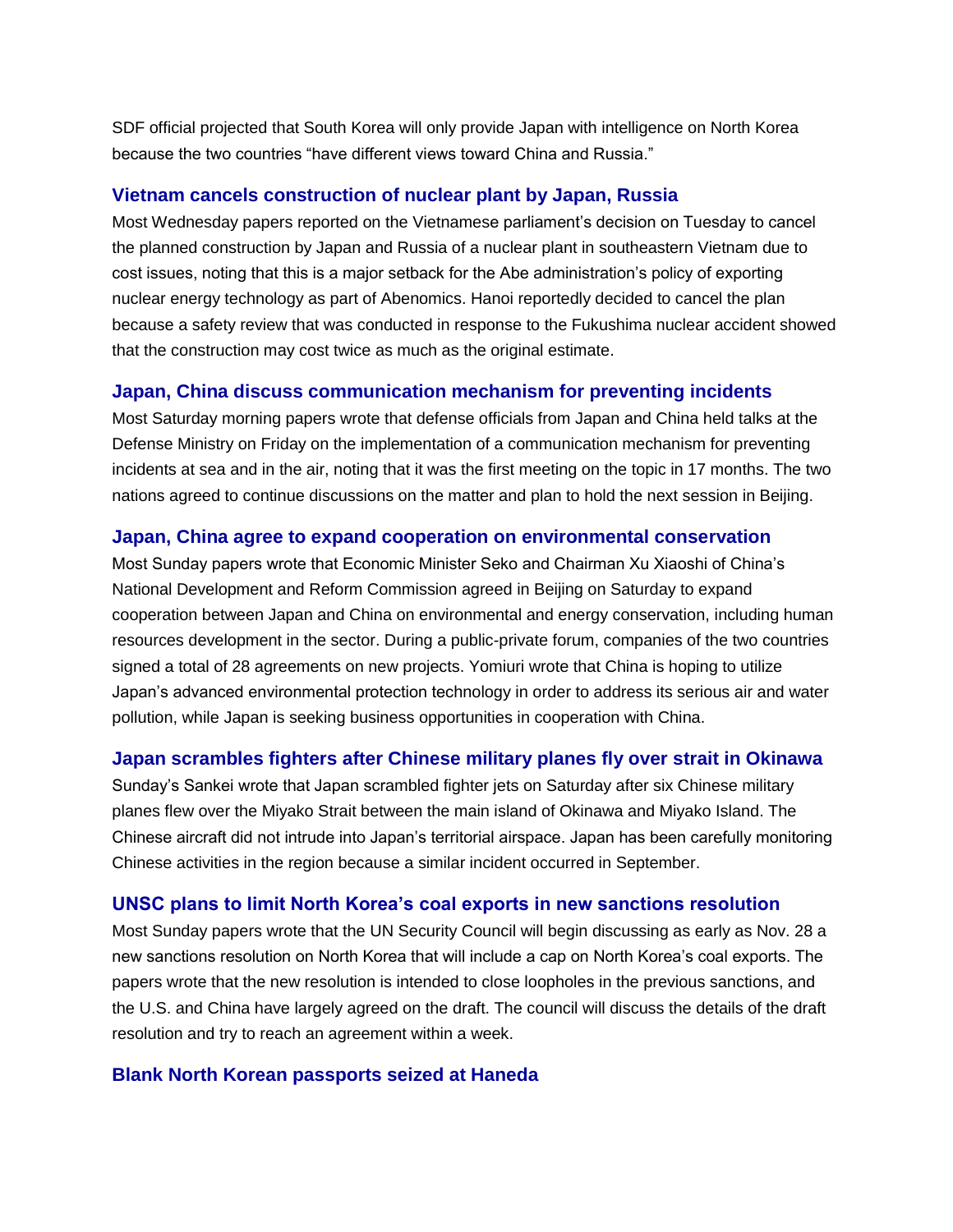Thursday's Sankei led with the finding that customs authorities at Haneda Airport seized in April about 100 blank passports issued by North Korea that a senior official of the General Association of Korean Residents in Japan (Chongryon) attempted to bring into the country upon returning from Pyongyang via Beijing. Because Chongryon is a de-facto DPRK embassy that issues passports to Korean nationals, it is suspected of smuggling passports bearing no names, photos, or other information into Japan in the past.

#### **UN human rights expert pledges efforts to resolve abductions**

Most Saturday morning papers wrote that UN Special Rapporteur on North Korea Tomas Ojea Quintana said at a news conference in Tokyo on Friday that he will provide support in resolving the issue of North Korea's abduction of Japanese nationals. Quintana, who will submit a report on North Korea's human rights violations to the UN Human Rights Council next March, expressed hope to seek China's cooperation in addressing the issue.

#### **Abe offers condolences on Fidel Castro's death**

All Sunday papers reported on the death of former Cuban leader Fidel Castro. Prime Minister Abe offered his condolences on Saturday and called Castro a "prominent leader." Abe met with Castro in Havana in September when he became the first Japanese prime minister to visit Cuba. The papers also highlighted Castro's visit to the Hiroshima Peace Memorial Museum in 2003.

#### **Japan, UK to conclude ACSA**

Monday's Yomiuri wrote that the governments of Japan and the UK are making arrangements to hold a 2+2 meeting of their foreign and defense ministers next January in London and conclude an acquisition and cross-servicing agreement (ACSA) to allow their armed forces to provide logistical support to each other. The agreement will allow Japan to provide ammunition in line with its new security legislation. Japan is hoping to confirm cooperation with the UK in dealing with China's advancement in the South China Sea and North Korea's nuclear and missile development during the 2+2 meeting.

## **SECURITY**

#### **Defense Secretary Carter to visit Japan on Dec. 5**

Saturday morning's Asahi wrote that it has learned from a GOJ source that the governments of the U.S. and Japan are making final arrangements for Secretary of Defense Carter to visit Japan on Dec. 5. The paper wrote that the Pentagon chief plans to hold talks with Defense Minister Inada and discuss Futenma relocation and the review of the scope of the civilian component under the SOFA during his visit to Japan.

#### **Okinawa agrees to allow land-based construction work at Camp Schwab**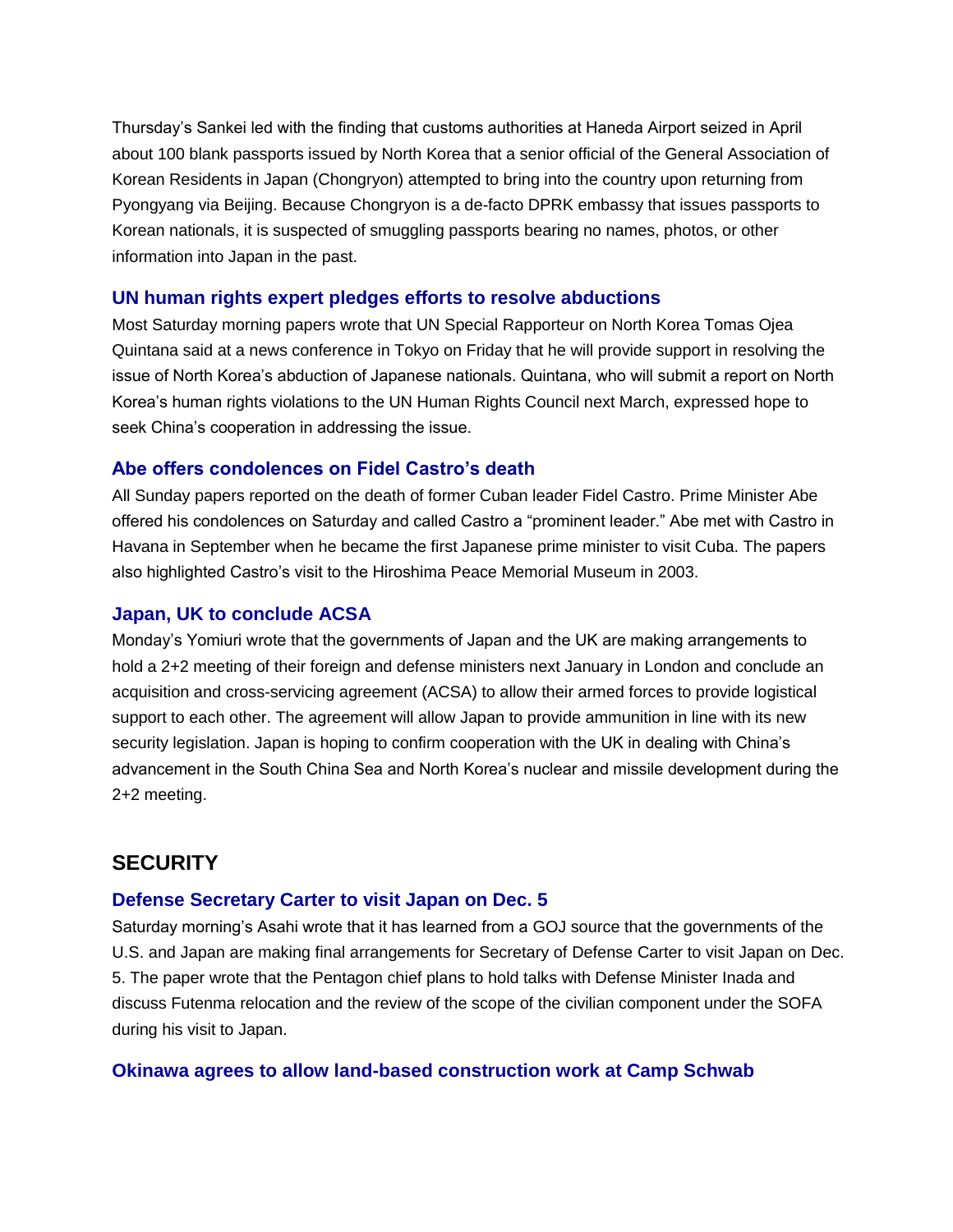Most Saturday morning papers wrote that the GOJ and the Okinawa Prefectural Government held their fourth working-group meeting on Futenma relocation at the Kantei on Friday with the participation of Deputy Chief Cabinet Secretary Sugita and Vice Governor Ageda. The prefecture agreed to allow the GOJ to resume the suspended work to construct two barracks at Camp Schwab based on the judgment that it is not directly related to the landfill work at Henoko. The GOJ accepted the prefecture's request to allow fishing boats and other vessels to pass through waters that are restricted due to the Henoko landfill work.

#### **Inada comments on SDF mission in South Sudan**

Thursday's Asahi published an interview with Defense Minister Inada on the ongoing SDF peacekeeping operations in South Sudan. As for "rush to the rescue" operations, the defense chief dismissed the possibility of Japanese personnel assisting foreign troops in danger because SDF personnel are performing "engineering" tasks. "Foreign troops should be protected by South Sudanese and UN troops," she said. The minister also emphasized that the Japanese peacekeepers would be withdrawn if a situation occurred in which they were unable to leave their camp in Juba for engineering work for extended periods due to intense combat between the government and opposition forces.

## **MOD to launch taskforce on THAAD missile defense platform**

Friday's Asahi reported that the Defense Ministry plans to establish a panel charged with looking into the possibility of deploying a Terminal High Altitude Area Defense (THAAD) missile defense platform in Japan, such as an "Aegis ashore" system. The team, which will be headed by Parliamentary Vice Minister Wakamiya, will conduct a cost-benefit analysis of the platform. Sunday's Nikkei ran a similar report.

## **Defense Ministry to launch first communications satellite**

Most Saturday morning papers wrote that the Ministry of Defense announced on Friday that it will launch its first communications satellite from Tanegashima Space Center in Kagoshima Prefecture on Jan. 24. The launch is part of the ministry's efforts to promote integrated operations by the three branches of the SDF through a high-speed and high-capacity communications network. The ministry plans to launch two more communications satellites by the end of fiscal 2020. [Kyodo](https://jmh.usembassy.gov/2016112710294/) News filed a similar report.

## **Defense Ministry's communication network suffers cyberattack**

Monday's Sankei and Tokyo Shimbun wrote that they have learned from several sources connected to the Ministry of Defense that the ministry discovered in September that the defense information infrastructure jointly used by the ministry and the SDF had suffered a cyberattack through unauthorized access to computers at the National Defense Academy and the National Defense Medical Collage. Although the details of the damage are not known, it appears likely that internal information about the GSDF was stolen.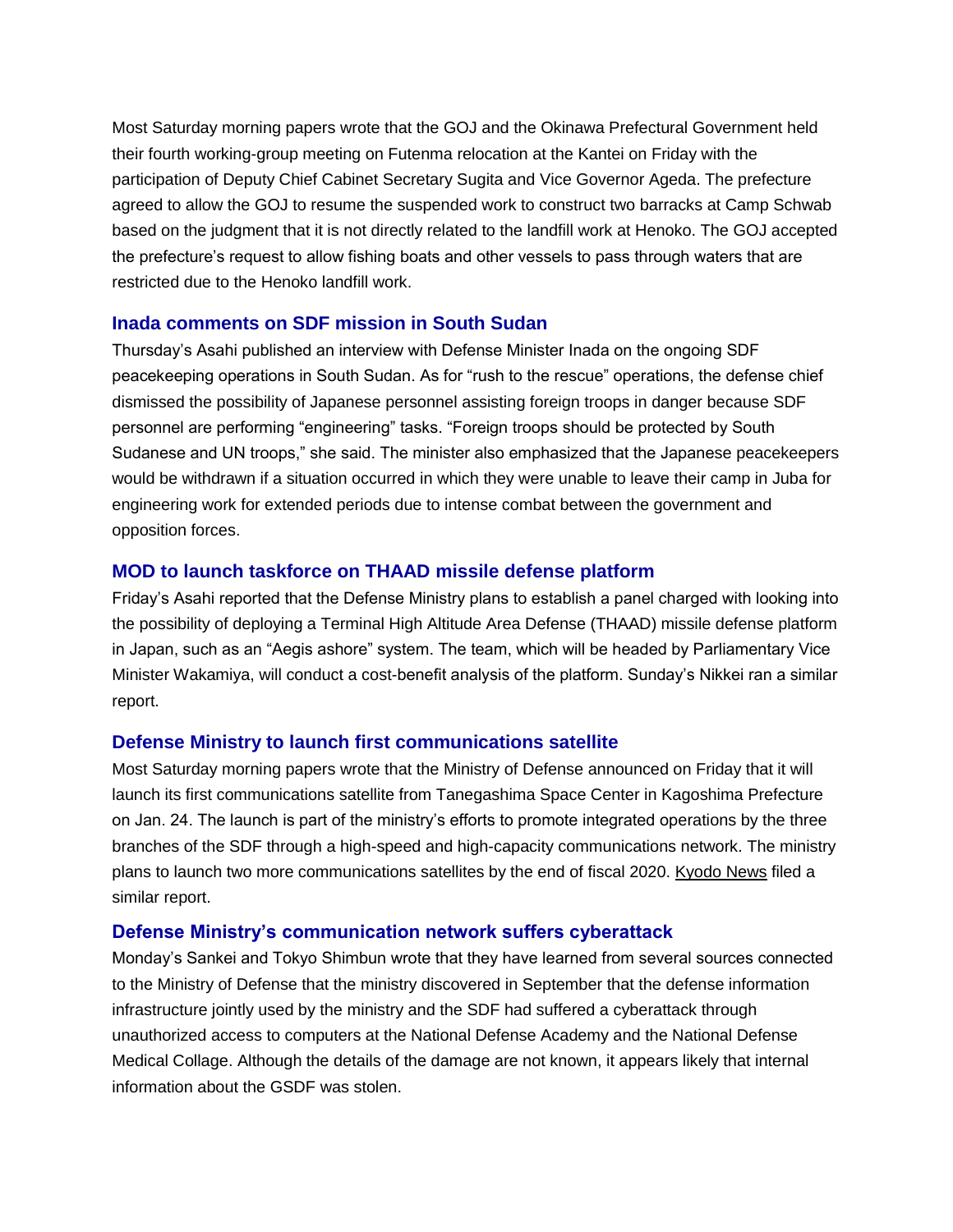## **GOJ to compile supplementary budget to enhance missile defense against DPRK**

Sunday's [Yomiuri](https://jmh.usembassy.gov/2016112810297/) gave top play to a report saying that the GOJ has decided to put together a third supplementary budget for fiscal 2016 worth as much as one trillion yen, including 200 billion yen to enhance Japan's missile defense against North Korea. The GOJ plans to use the money to purchase an upgraded PAC-3 surface-to-air missile system and related equipment.

## **ECONOMY**

## **TPP effectively killed by Trump's announcement**

All Wednesday papers took up President-elect Trump's statement on Monday declaring his intent to withdraw the U.S. from the TPP when he takes office on Jan. 20. The announcement flew in the face of the APEC's declaration a day earlier calling for the need to counter "all types of protectionism" and Prime Minister Abe's press remarks a few hours earlier saying that the TPP would be "meaningless without U.S. participation." This development came as a shock to Abe because the TPP constitutes a key component of Abenomics and is viewed as an economic tool for reining in China's growing presence in the Asia-Pacific region.

The GOJ still intends to obtain Diet approval of the TPP quickly so as to press other member states to follow suit with the goal of swaying the Trump administration to endorse it in the future. Japan is extremely cautious about the idea of forging a bilateral FTA with the U.S. as it would probably be forced to make greater concessions on agricultural trade than under the TPP. Some GOJ officials are concerned that Trump may choose to "rattle" Japan again by following through with his pledge to call on Japan to pay more for stationing U.S. troops in Japan.

Nikkei said the incoming U.S. administration may not intend to uphold President Obama's "rebalance to Asia" policy, raising concern that China may pursue its maritime interests in the South and East China Seas more aggressively based on the view that Trump's decision to withdraw from the TPP is a sign that Washington will reduce its engagement with Asia. The paper also projected that President-elect Trump will take a hardline approach in seeking a bilateral deal, triggering trade friction with foreign partners. Yomiuri conjectured that China is bound to capitalize on the U.S. withdrawal from the TPP to seize the initiative in rulemaking for global trade and creating a new economic order in the Asia-Pacific region by promoting the Regional Comprehensive Economic Partnership (RCEP).

## **Abe comments on TPP and Trump**

All Friday morning papers reported on remarks made at the Diet on Thursday by Prime Minister Abe, who said he is "not confident" that Japan's ratification of the TPP will prompt the Trump administration to alter its position on the trade deal. Asked by Democratic Party President Renho what made him feel the President-elect is a "trustworthy leader," the premier cited that the fact that Trump showed respect for President Obama despite his critical rhetoric during the campaign. Abe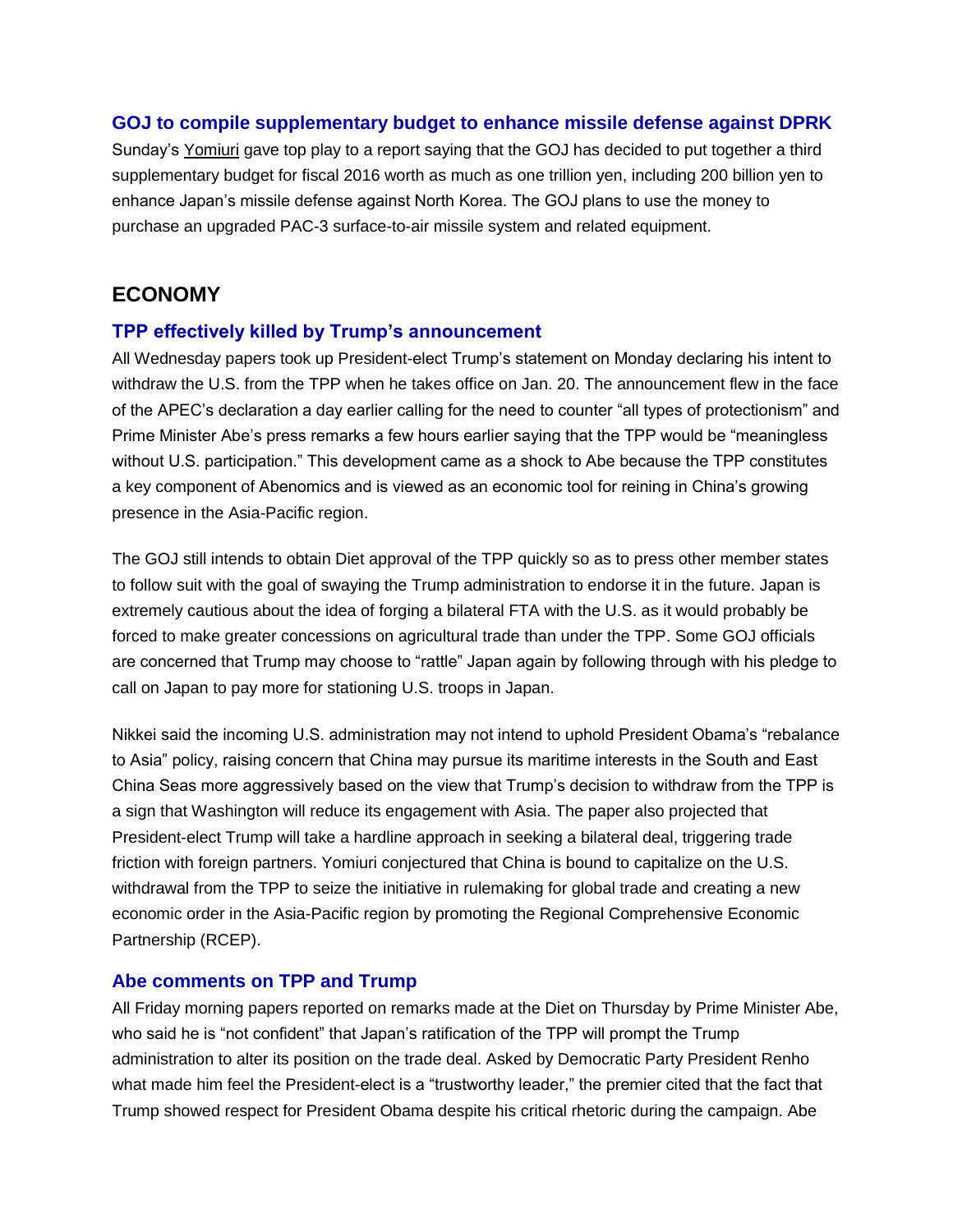dismissed Renho's demand to disclose what they discussed in New York by stressing that they promised not to reveal the details.

## **Economic minister says agreement on Japan-EU EPA may be concluded this year**

Saturday's Sankei wrote that Economic Minister Seko stated at a news conference on Friday that it will be possible for Japan and the EU to reach a basic consensus on an economic partnership agreement by the end of this year because the two parties have identified the issues for the envisaged agreement through continued discussions. The paper wrote that Japan hopes to reverse growing protectionist sentiments around the world by concluding an EPA with Europe.

## **Japan to remove China's "most favored nation" status**

Friday's Sankei gave top play to the Finance Ministry's decision to remove China and four other nations from a list of countries that receive "most favored nation" treatment for their imports on account of their rapid economic development. Noting that the Trump administration is also looking into adopting higher tariffs on Chinese imports and that China is bound to react strongly to such moves, the daily said Japan and the U.S. are putting more pressure on Beijing on the trade front. Nikkei ran a similar story highlighting the USG's decision not to designate China as a "market economy" as stipulated under WTO rules.

# **OPINION POLLS**

## **Kyodo poll: 86% opposed to Japan's increase in host nation support**

Most Monday papers reported on the results of a nationwide telephone survey conducted on Nov. 26-27 by Kyodo News, in which 60.7%, up from 53.9% in October, supported the Abe cabinet. This was the first time for cabinet support to top 60% in a Kyodo poll since October 2013. The disapproval rating was 30.4%.

When asked about Japan's host nation support, 86.1% of the respondents said it is not necessary for Japan to increase its spending, while 9.2% said it is. Concerning Japan's response to Presidentelect Trump's intention to withdraw from the TPP, 43.5% said Japan should move forward with ratifying the pact even if the U.S withdraws, while 43.2% said it is not necessary for Japan to proceed.

As for the GOJ's plans to enhance economic cooperation with Russia in the hope of making progress in the talks on the Northern Territories, 53.2% were opposed to economic cooperation, while 36.6% were in favor of it. Concerning Prime Minister Abe's planned meeting with President Putin in December in Yamaguchi, 70% said they do not expect progress to be made on the territorial issue, while 27.3% said they do.

## **Nikkei poll: 56% do not welcome Trump as next U.S. president**